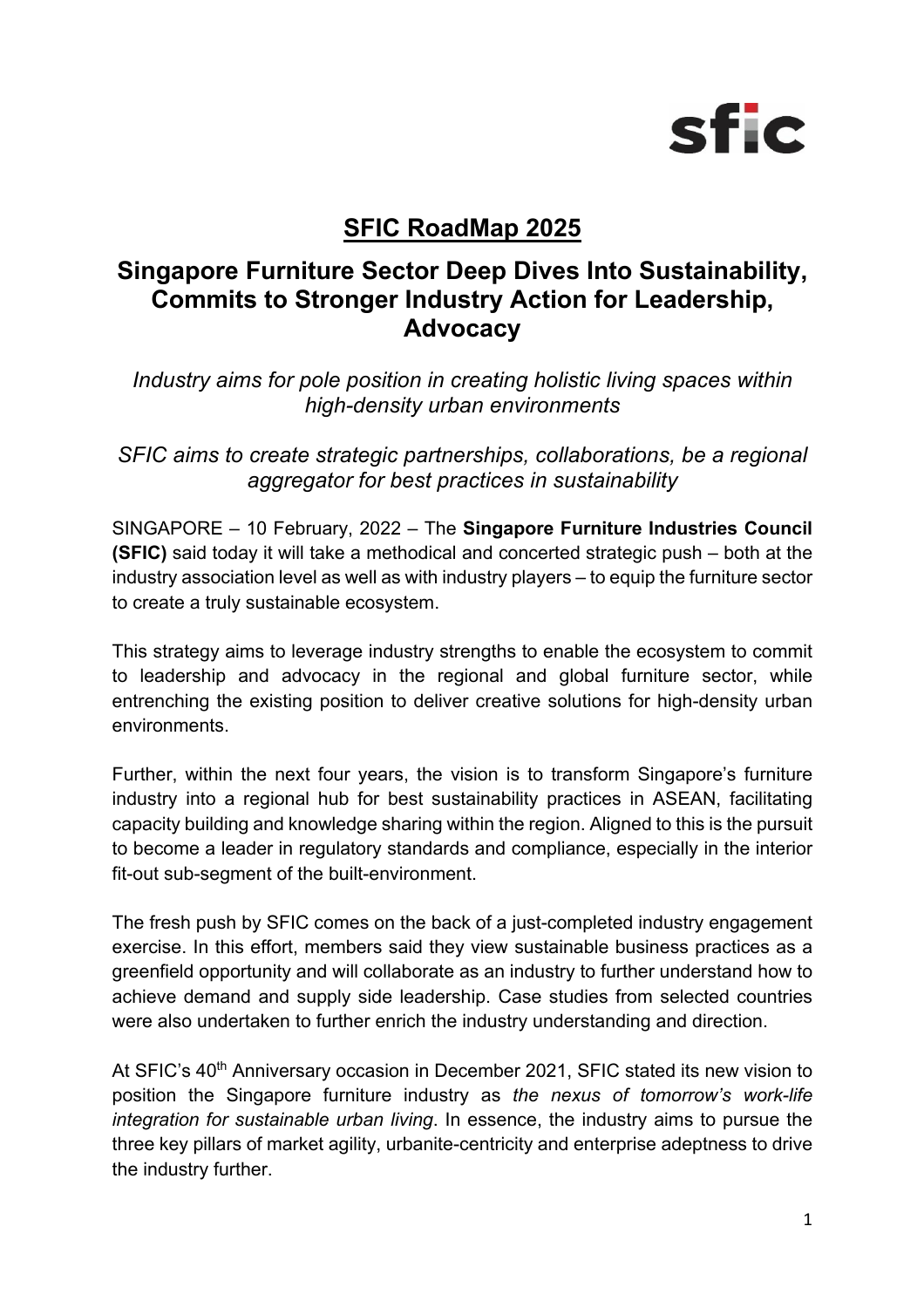At the milestone event, it said its priority is to roll out initiatives that enable members to use design, technology, digitalisation and sustainability to stay future ready and competitive in increasingly challenging times, while upgrading enterprise and human capital capabilities within the industry.

SFIC President Mr Phua Boon Huat said: "The Singapore Furniture Industries Council's strategic roadmap is anchored on our industry's competitive advantage in creating solutions for high-density urban environments, as well as our reputation for high quality goods and services."

Mr Phua added that the road ahead for its industry is one that embraces sustainable transformation and a commitment to leadership and advocacy for stronger action within the furniture industry. Singapore's furniture industry has a unique edge as it leads the forefront of creating holistic living spaces within high-density urban environments, he said.

The industry association aims to deliver this goal through five strategic thrusts.

- o First, as the lead industry association, the SFIC will invest in building sustainability capability into its ranks through education, awareness and capacity building to empower them to seed this direction into the industry. This will include a review and uplifting of existing practices, building up masterclasses and establishing a dedicated team to champion sustainability.
- o Second, SFIC will champion the sustainability pursuit and engage stakeholders, including members of the public and consumers, investors, partners to embrace the SFIC vision.
- $\circ$  Third, SFIC will lead the way to establish strategic partnerships nationally, regionally and internationally to develop a network and presence physically and digitally. On the cards is the plan to roll out a SFIC Green Inner Circle and an International Sustainability Leader Programme to foster connections and collaborations between local and international furniture leaders on sustainability.
- o Fourth, the goal is to develop an industry-wide robust system for quality assurance, continued engagement and compliance with sustainability practices. This will take the form of delivering more appropriate assessment tools for companies, certification schemes and support for sustainability transformation programmes within members.
- o Fifth, with collaboration as a key element, there will be fresh opportunities in the co-solutioning and piloting of ideas for sustainability partnerships between members and beyond, in order for the industry to be at the forefront of innovation for sustainable furniture.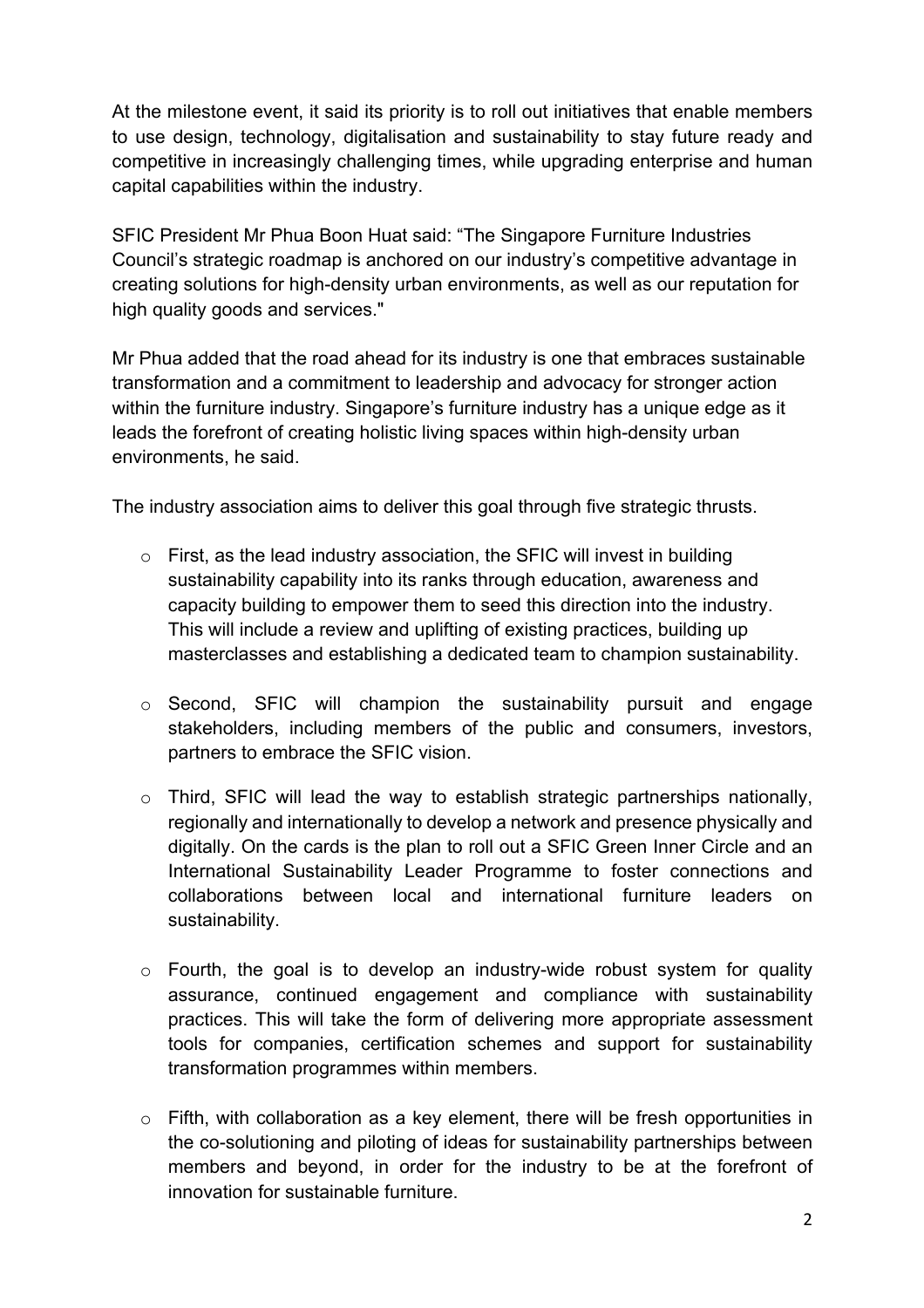Said Ms Dilys Boey, Assistant Chief Executive Officer (Lifestyle & Consumer), Enterprise Singapore: "SFIC's 2025 Furniture Industry Roadmap will help guide furniture businesses build capabilities and capture new opportunities with shifting consumer preferences and expectations. We are very excited that SFIC is taking the lead in driving the sustainability agenda, as sustainability will be an increasingly important buying consideration amongst businesses and consumers. Through our Enterprise Sustainability Programme, Enterprise Singapore is pleased to support SFIC in its plans to build understanding and support businesses, build capability and embrace the demands as well as opportunities that the sustainability agenda brings."

One industry leader already charting forward is homegrown Panelogue Pte. Ltd. especially in the way it is reshaping the way spaces are built. It was founded in 2016 with the vision to empower designers and architects to construct perfect spaces.

Founder & CEO Emily Sim said that after joining her family's timber business, she became more conscious about wood being consumed in an unsustainable way that negatively impacts on the environment. "A lot of older craftsmen prefers to work with familiar materials and techniques which is understandable. It will take time for them to get around the benefits of new innovations that can help reduce waste and promote efficiency."

Prior to this roadmap announcement, SFIC made a milestone move in November 2021 to collaborate with the Singapore Business Federation and the Singapore Green Building Council. They formed the Alliance for Action (AfA) to bring together stakeholders across different sectors to create and enhance sustainable spaces.

SFIC has just also assumed the Chairmanship of the ASEAN Furniture Industries Council (AFIC) with the aim of further strengthening intra-ASEAN trade and its competitive advantage in the global market. The eight-member organisation also aims to adopt more green practices on its journey in pursuing sustainable business development.

According to the *Furniture Global Market Report 2021: COVID-19 Impact and Recovery to 2030,* the global industry is expected to grow at a compound annual rate of 6% over five years to reach US\$850 billion in 2025. Much of the opportunity lies in developing sustainable demand and supply strategies and practices.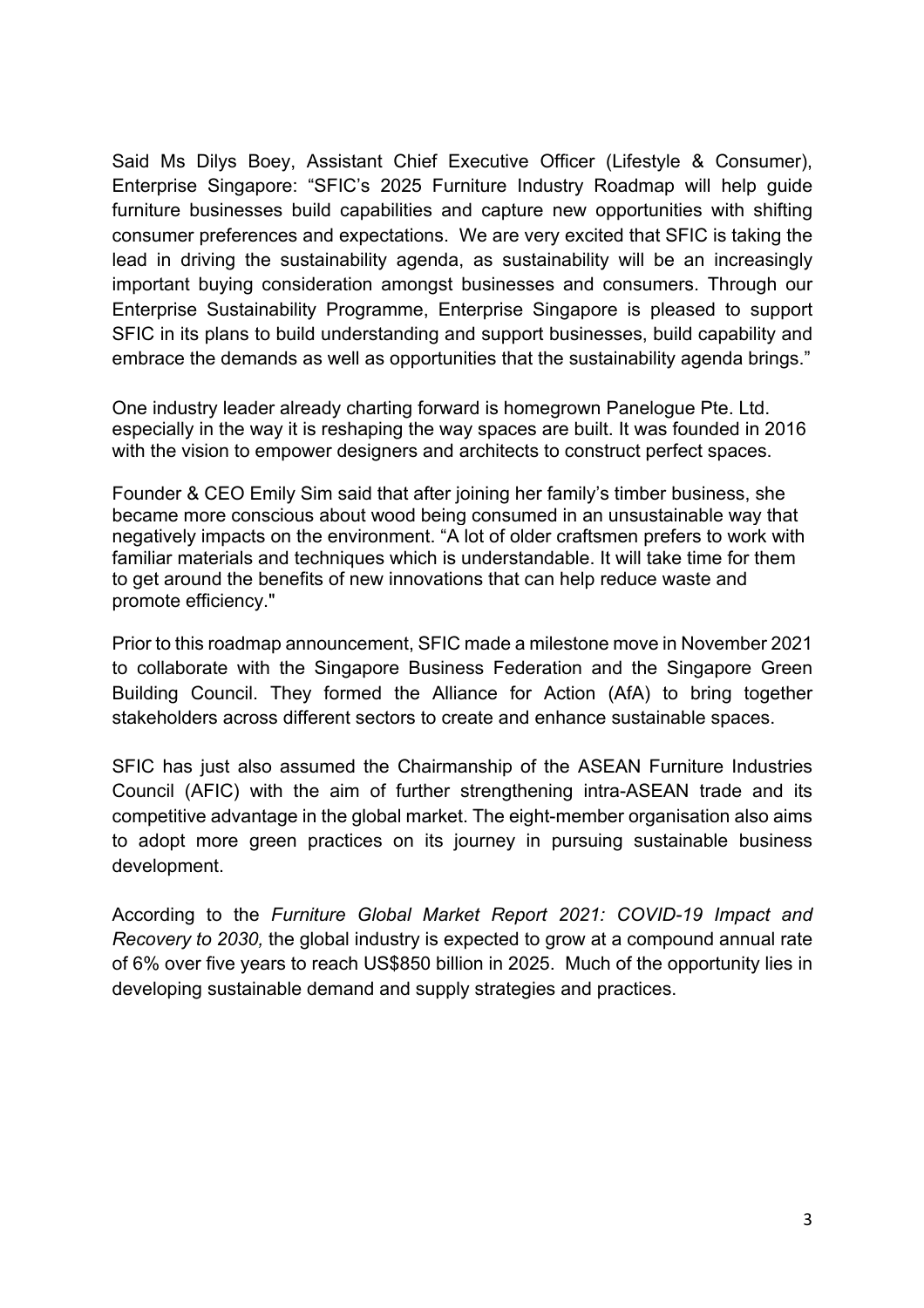### ABOUT SFIC's 2025 Furniture Industry Roadmap (Dec 2021)

### **"Be the nexus of tomorrow's work-life integration for sustainable urban living".**

The new 2025 roadmap aims to position the Singapore furniture industry as the key driver for work-life integration for a more sustainable urban living environment for the future.

First, the agility of the industry and its members remains its core thrust. Together with Enterprise Singapore and related stakeholders, SFIC will step up efforts to help members harness sustainability as a competitive advantage to capture new pockets of business opportunities quickly.

For emerging opportunities in new markets, industry members will be encouraged to move with greater speed. They should also deepen their presence in markets that have already been tapped.

Second, taking the urbanite-centricity theme further, the focus should be on developing solutions that meet the expectations of a post-Covid-19 work-life environment. To be able to do this better, industry players will need to better understand the new customer psyche and design sustainable urban living solutions for the future of living and work.

Another consideration involves the development of sustainability-driven furniture and furnishings amid consumers' increased concern with regards to health and safety matters.

Further, Singapore furniture players have a particular advantage, given the republic's high urbanisation rate of 100%. Singapore is thus a good test bed to model sustainable lifestyles for urban dwellers. Singapore furniture businesses can do their part by integrating circular systems underpinned by Singapore's robust logistics and waste infrastructure, and by embracing innovative technologies to develop new materials and products.

Third, the upcoming roadmap aims to foster greater enterprise adeptness, i.e. cultivating stronger business mindset and skilfulness to enable members to gain a foothold in their respective arenas. Beyond the traditional supply chain, members can scale up by collaborating with non-conventional partners like those in the healthcare industry, urban planners, designers and green solutions providers.

#### **About Singapore Furniture Industries Council (SFIC)**

Singapore Furniture Industries Council was established in 1981 as the official representative body of Singapore's furniture and furnishings industry. Its membership